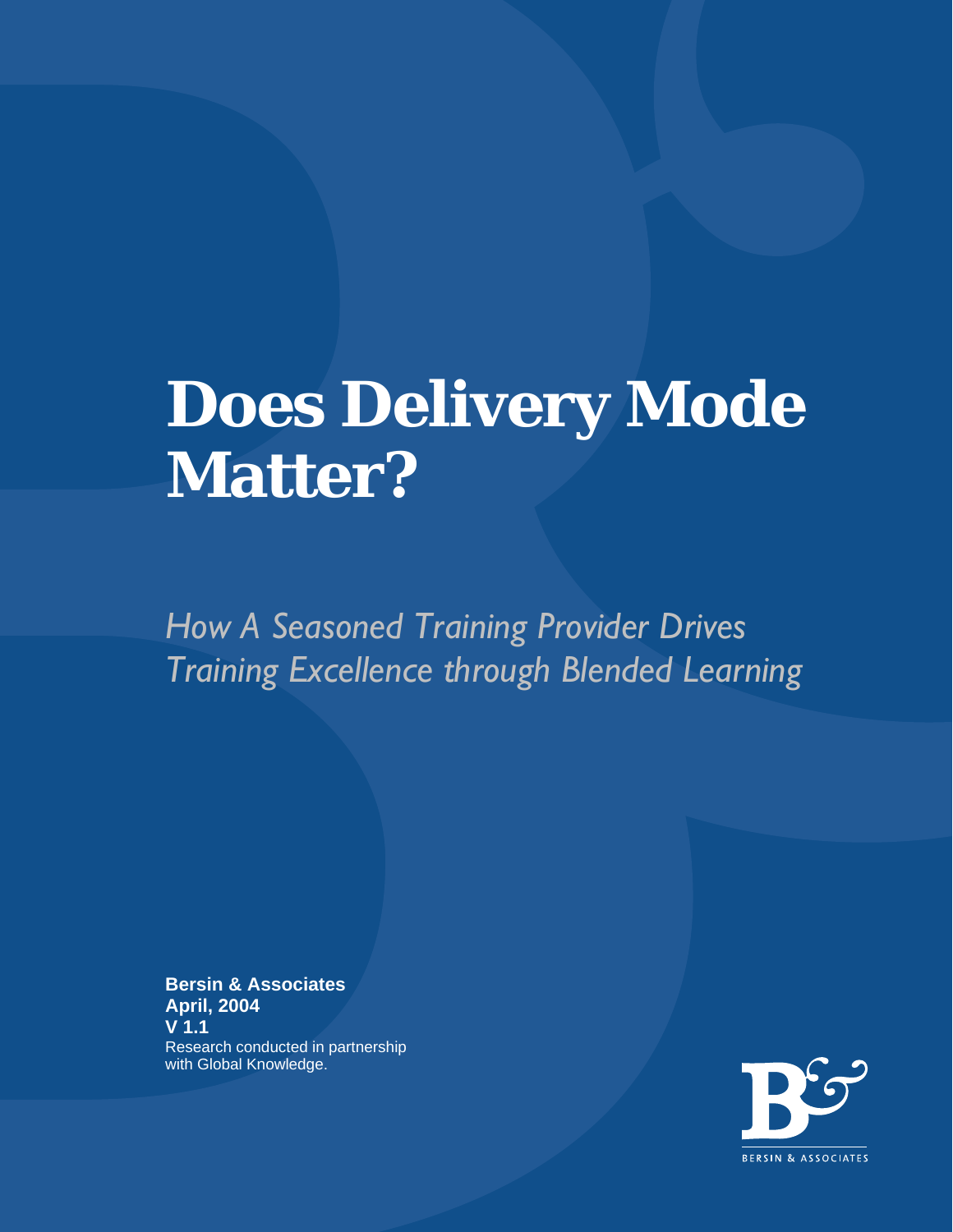# **Does Delivery Mode Matter?**

One of the biggest questions which training organizations and buyers of training face is the question: does e-learning really work? When buying or building a training program for a given audience, what will be the tradeoffs between the following three options:

- ¾ Traditional Classroom-based Instructional Training
- ¾ Internet-Based Live Instructor Based Training (ie. Live E-Learning)
- $\triangleright$  Self-Study courseware.

*Many organizations still believe that in-class training is the most effective and satisfying to learn new skills and competencies. Yet classroom-based training is the most expensive to deliver and the most expensive way for learners to learn. It requires travel, logistics, and many hours away from the work environment. What is the tradeoff of using e-learning vs. traditional instructor-led training?* 

*This research, developed with data from Global Knowledge on a wide range of IT and technical training programs, proves that when well done, delivery mode does NOT matter.* 

# **Global Knowledge**

Global Knowledge is one of the industry's largest providers of technical training in a broad range of IT topics. The company operates classrooms throughout the world and delivers thousands of classes per year in a wide range of topics from Microsoft Desktop courses to Oracle administration, programming, Cisco router operations, Voice over IP, Telecommunications fundamentals, Linux and certification programs from Microsoft, Cisco, Oracle, Red Hat and many others.

Like any other training provider, Global Knowledge has invested in elearning to deliver high value skills and competency-based programs through a variety of media. The company's programs all focus on the technical professional: *the learner must learn these skills in order to do their job or maintain their professional skills. As a result, Global Knowledge's learners have high standards. They pay for the content and it must meet their business needs – effectively and efficiently.*

© Bersin & Associates 2 April, 2004

This material is not to be duplicated or reused without written permission from Bersin & Associates

**Does Delivery mode matter? We studied best practices for a large set of programs in IT and technical training and compared results for:** 

- **Classroom**
- **Live Elearning**
- **Web-based Self-study**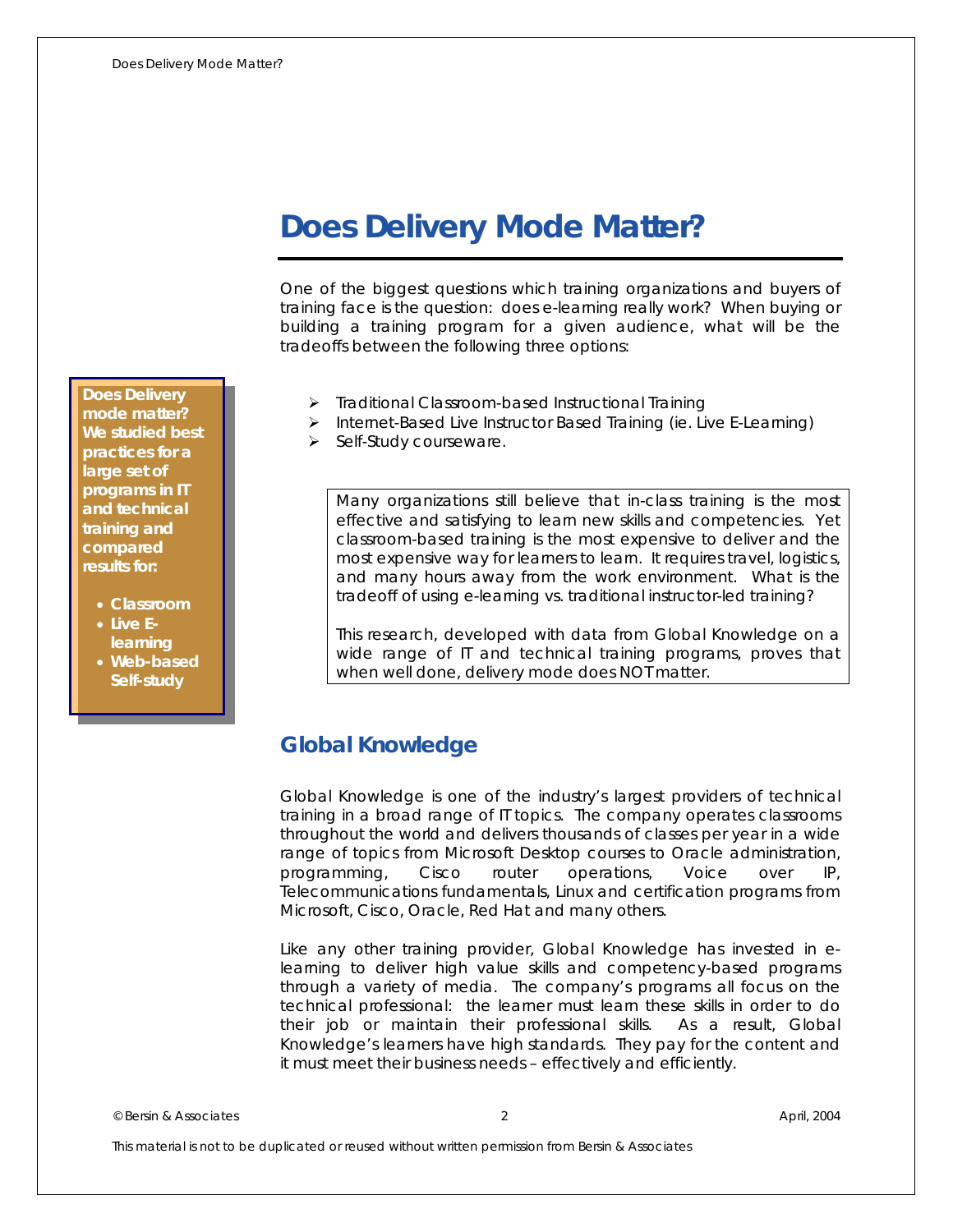# **Global Knowledge's Delivery Modes**

Global Knowledge offers high-quality IT training in three delivery modes:

| <b>Three Delivery Modes</b>               |                                                                                                                                                                                                  |  |  |
|-------------------------------------------|--------------------------------------------------------------------------------------------------------------------------------------------------------------------------------------------------|--|--|
| Classroom Learning - C                    | Traditional Instructor-led<br>programs, typically 2-5 days<br>in length. These courses<br>often include lab time in-<br>class.                                                                   |  |  |
| Virtual Classroom<br>E- 1<br>Learning - V | Online web-based instructor-<br>led programs, using Interwise<br>technology - led<br>by<br>seasoned expert instructors.<br>Virtual labs are often used to<br>let students try what<br>theylearn. |  |  |
| Self-paced $-E$                           | Web based self-study<br>programs. Again, virtual labs<br>are often available.                                                                                                                    |  |  |

Figure 1: The 3 Delivery modes

It is important to realize that these three modes are designed to deliver equivalent levels of skills and knowledge. Each modality is carefully designed to deliver an equivalent learning objective, regardless of mode. This means that Global Knowledge takes great effort to make sure that the "live instructor experience" of an "expert teaching an expert" comes through in both V and E modes.

### **Why use one mode vs. another?**

Companies and individuals who take Global Knowledge courses select different modes based on their business needs. If the company is widely distributed and does not have the budget or cultural need to bring people together, they will typically choose a virtual-classroom or selfpaced approach. On the other hand, companies who are training workgroup teams which work in a single location or may have an urgent need for an entire team to "learn as a group" will select a classroom appraoch.

As most training professionals realize, there are many economic benefits to self-study **(E)** or virtual classroom **(V)** modalities. Learners can save time away from their jobs, travel costs are eliminated, and learners can choose to take only the topics they need most. Both V and E materials can be "replayed" at any time, so a learner can go back and re-take or complete materials which they may not have fully understood the first time through.

© Bersin & Associates 3 April, 2004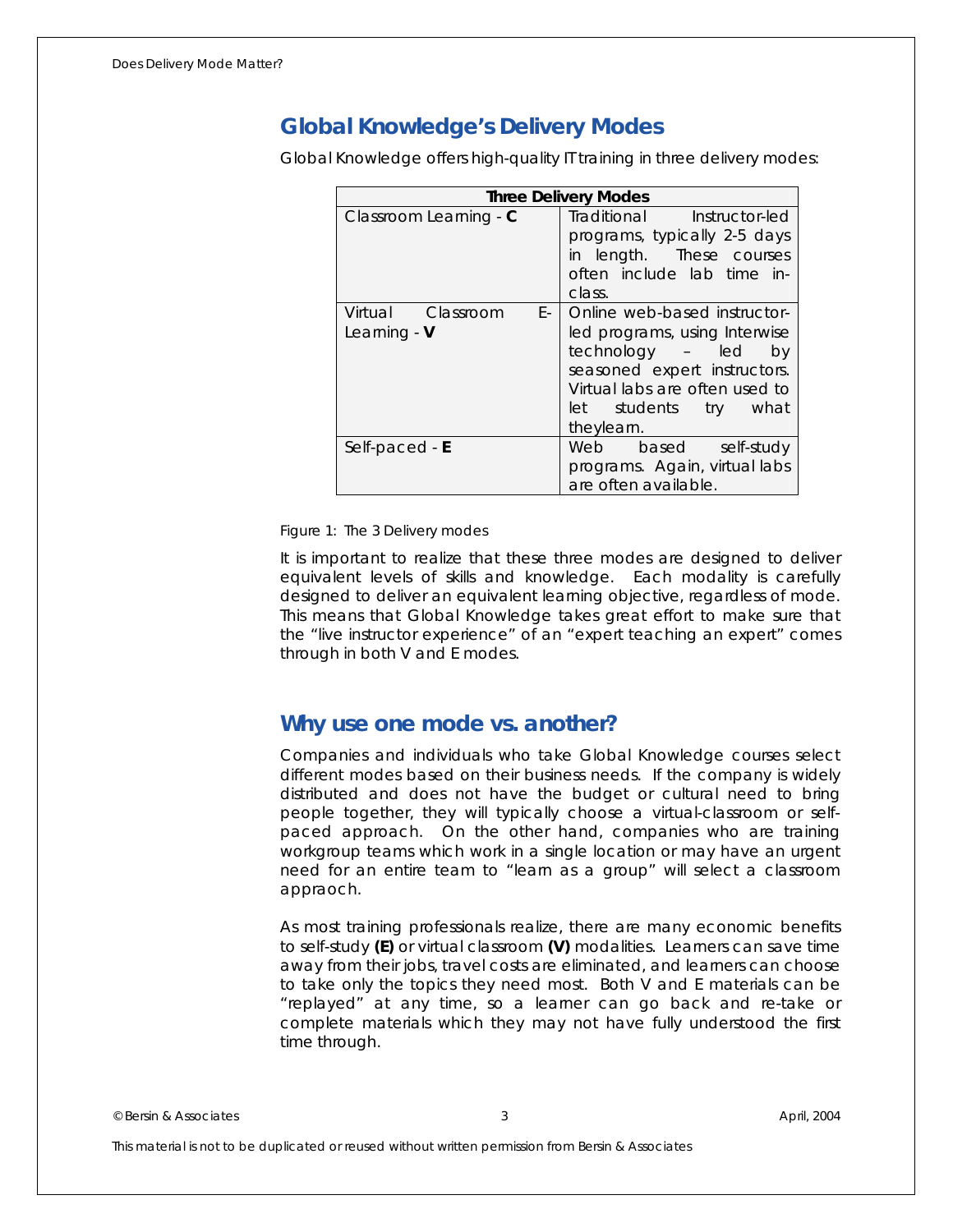# **Study**

We evaluated Global Knowledge's training results from 2002 and 2003 in a variety of modes. We examined more than 2,000 classes delivered in each of the three modes and looked at effectiveness from two standpoints:

1. How well did the learner rank the course in terms of total satisfaction? Was the course worth their time and effort?

2. How well did the learner rank the instructor (in the case of Classroom and Virtual)? Did the instructor effectively deliver the material so that the learner could use it?

The courses delivered in these three modes were identical technical topics, so this is one of the first times we have been able to analyze a very large sample of courses, a large sample of instructors, and a large sample of learners – using consistent topics and content across the three modalities.

# **Live vs. Virtual Classrom**

The first set of data is shown below. It indicates that when evaluating virtual classroom vs. in-class training, delivery mode does NOT necessarily matter. As this table shows, when asked about satisfaction with the *course*, students rank the live in-person program as only 7% more satisfactory than the virtual session. Given the convenience, cost, and scheduling benefits of virtual sessions, this tells us that virtual classroom programs, when delivered well, deliver equal or better learning results.

The aggregate answers for this survey were a scale from 1-4, so the results (3.58 for Classroom and 3.34 for Virtual) represent a "B+" overall. The results are highly consistent across learners as well. The standard deviation of the results is less than .2, showing that broadly there is only a slight reduction in satisfaction between virtual classroom and in-class sessions.

When reviewing anecdotal comments, students remark that the virtual classroom experience is effective, convenient, and interesting.

© Bersin & Associates 4 April, 2004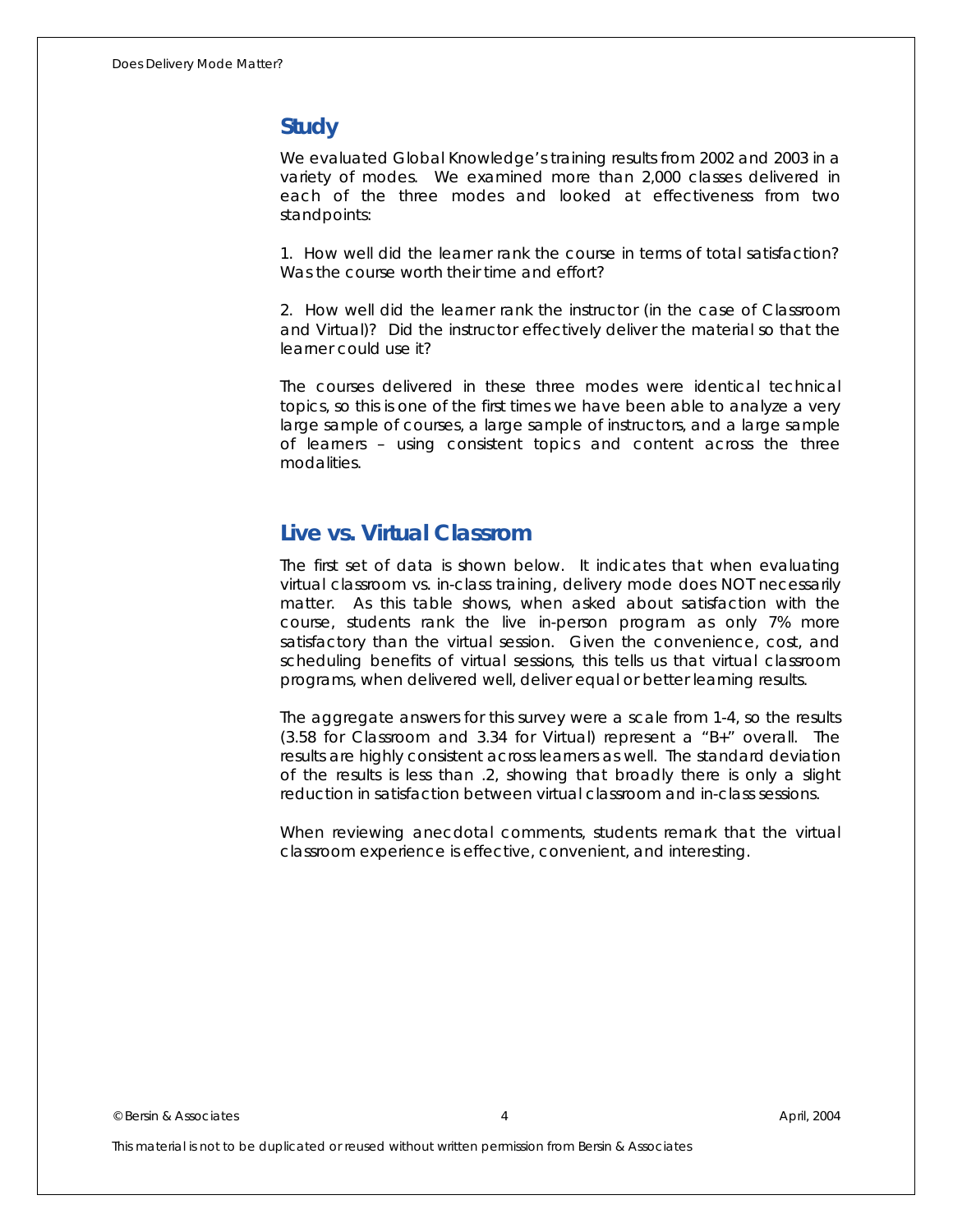| <b>Does Delivery Mode Matter? NO!</b>                                                                                     |                                  |                             |                                 |  |
|---------------------------------------------------------------------------------------------------------------------------|----------------------------------|-----------------------------|---------------------------------|--|
|                                                                                                                           |                                  | Satisfaction<br>with Course | Satisfaction<br>with Instructor |  |
|                                                                                                                           | Live In-Person<br>Instructor-Led | 3.58                        | 3.84                            |  |
|                                                                                                                           | Web-Based<br>Instructor-Led      | 3.34                        | 3.69                            |  |
| Only 7%<br><b>Reduction in</b><br>Only 4%<br>satisfaction<br><b>Reduction in</b><br>satisfaction                          |                                  |                             |                                 |  |
| RS<br>2,365 Sessions, 2003-2004, Technical Training on Variety of Topics<br>E-Learning 2.0<br>© Bersin & Associates<br>21 |                                  |                             |                                 |  |

Figure 2: In-Class Training vs. Live E-Learning Results

The second question asked in this survey asks about satisfaction with the instructor themselves. As the table indicates, instructor satisfaction is even higher than course satisfaction overall. And the difference between inclass and virtual classroom in this measure is even lower.

*Bottom Line: The most important factor in technical training is the instructor and the material itself, not the media. This data validates the "obvious" but subtle fact that excellent materials, excellent exercises, and an expert instructor will deliver a very high value program through live elearning… as high in value (or more) than a classroom experience.* 

# **Self-Study vs. Live Programs**

The second question we asked is "what is the loss of learning results and satisfaction when using self-study vs. instructor led programs?" Self-study programs have many benefits in logistics: learners can learn whenever they have time, they can stop and start at will, and they can learn from home or while on the road. On the other hand, self-study programs in technical topics must be carefully designed because the learner takes on a large burden of learning and interacting alone to master the material.

How does self-study compare to live events? We compared the 2000+ students going through live e-learning with approximately 132 students going through similar technical training on a self-study program. (webbased courseware with interactivities and exercises).

© Bersin & Associates 5 April, 2004

This material is not to be duplicated or reused without written permission from Bersin & Associates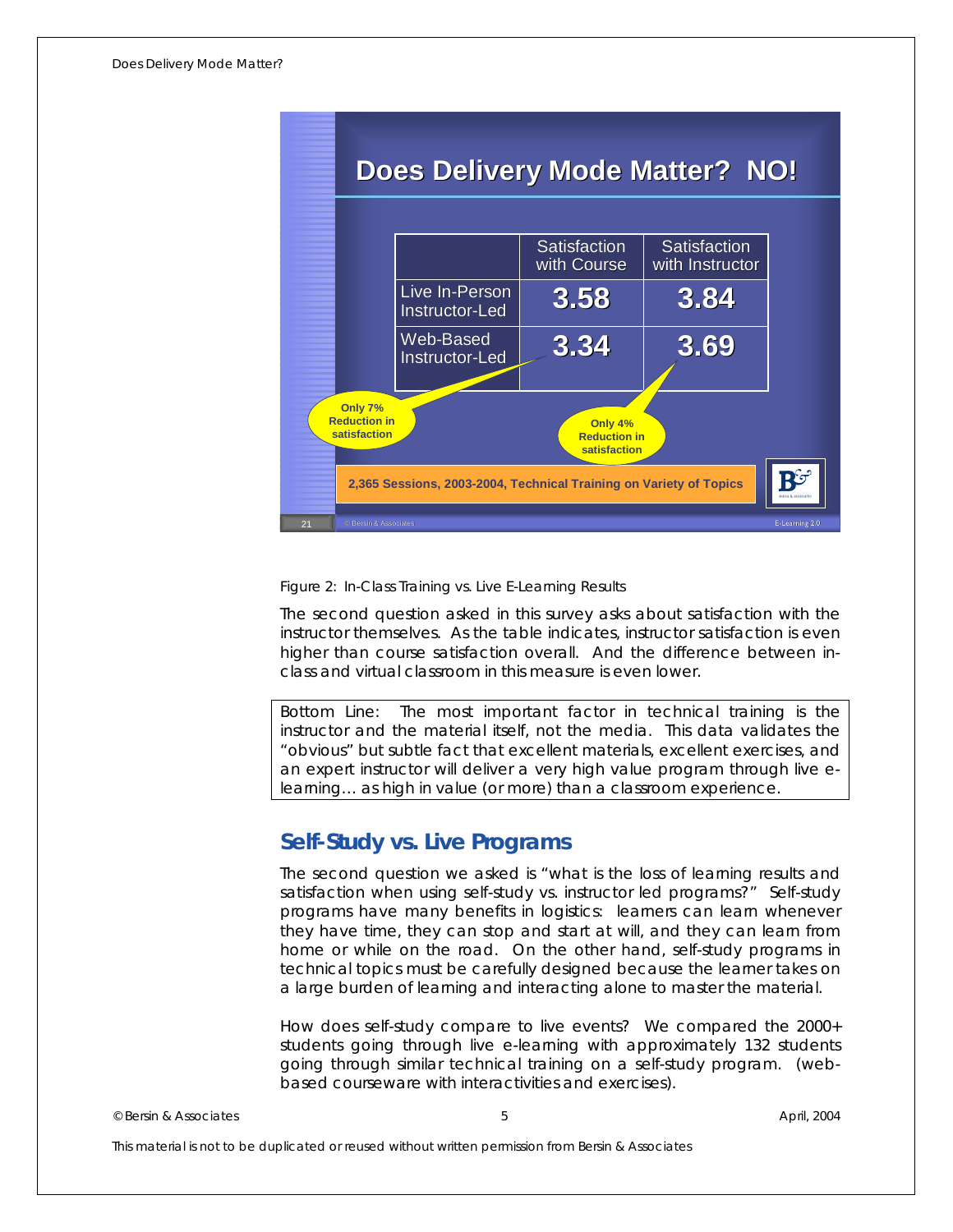

Figure 3: Live vs. Self Study

In the case of self-study, there is no instructor – so the learners were again asked two questions – but this time they were asked about satisfaction with the "material."

These results are equally exciting. As the figure above shows, again course satisfaction was very close to instructor led. In fact, when asked "would you recommend this course to others?" 98% of the web-based students answered YES. When asked "did this course help you improve your on-the-job performance" again 98% answered YES.

The only dropoff we see is that satisfaction with the "material" is lower for self-study. This clearly indicates the "excellent instructor effect" - an excellent, highly knowledgable instructor is clearly superior to an "excellent, highly knowledgable" piece of courseware. We believe that this difference, while significant but not high, can be reduced by embedding instructor-specific voice, animations, exercises, and simulations into web-based courseware. It is usually the "tips" and "experience" of the instructor which drives excellence in instruction. Today much of this can be embedded within web-based courseware through audio and character animation.

© Bersin & Associates 6 April, 2004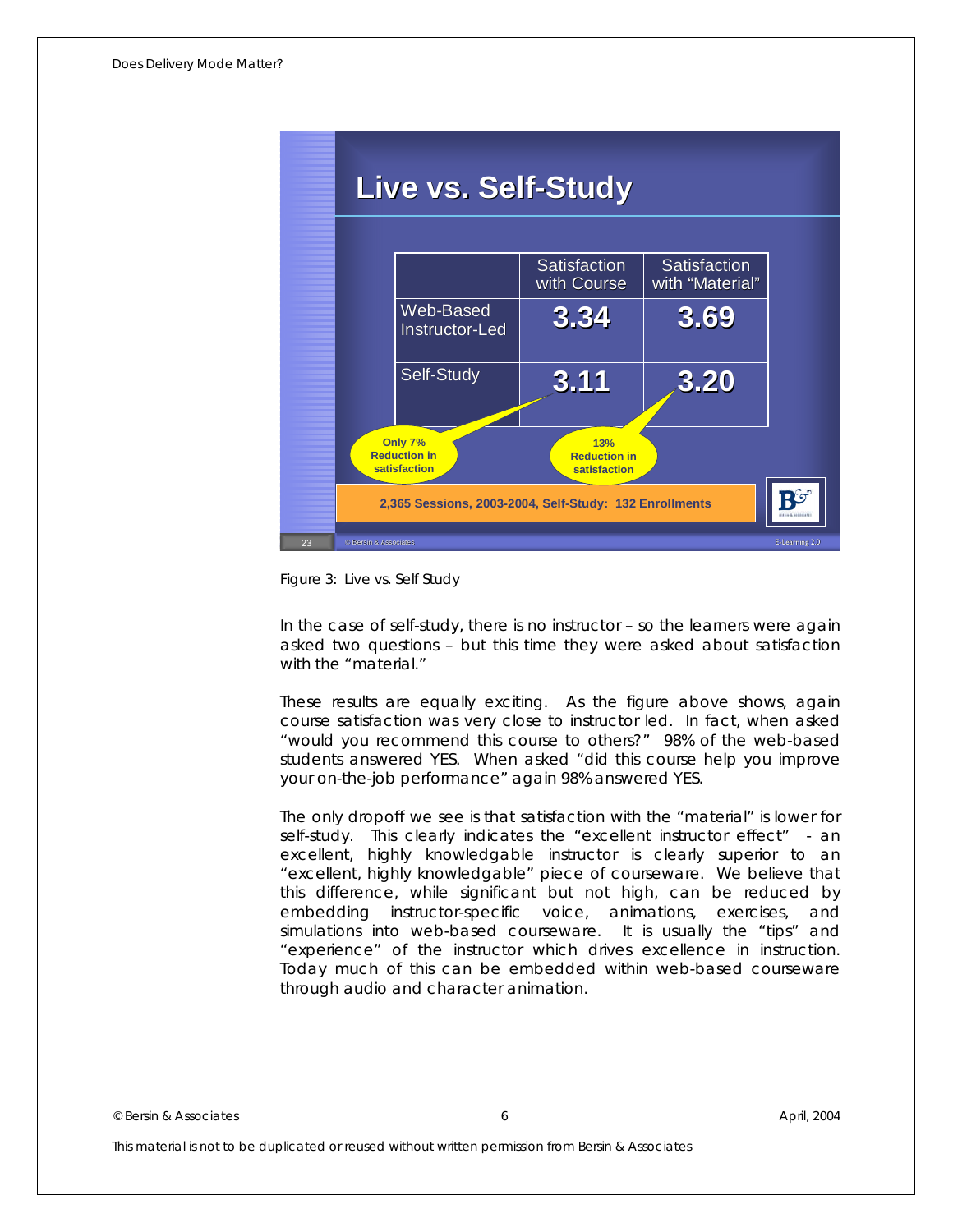# **What does this mean?**

#### This data proves several things.

# *In Technical Training, Delivery Mode Does Not Matter*

First, remember that the audience we are training and the material in these programs is technical. This is an audience which is not intimidated by computers or the internet.

For such topics, when learners are distributed, the technology will not have a big result on satisfaction.

**Technical** 

**audiences are not intimidated by technology, hence the driving factor is the "instructor."** 

**Expert instructors drive excellent results regardless of the media.** 

**In self-study content, it is the quality of the material and the ability to embody the "expertise" and "experience" of the instructor that matters.** 

### *Instructor and Content Clearly DOES Matter*

On the other hand, what this data does show is that the quality of the content itself and the expertise and experience of the instructor DOES matter. In fact, these factors are by far the biggest factors for this audience.

Since this audience is not intimidated or bothered by the use of technology, Global Knowledge has focused its energy on the content and instructor. This focus on high quality, highly interactive experiences has led to these excellent results.

### *Seamless Technology Does Matter*

Global Knowledge has invested in a seamless technology infrastructure which uses Oracle i-Learning and Interwise in a complete and integrated environment. This environment includes self-study reference materials, labs, virtual classroom sessions as well as self-study courses. Together this integrated experience is what enables the instructor to "come through."

### *Experience Matters*

Global Knowledge has been teaching IT and technical training programs for many years. Their instructors are highly knowledgable about technology, its appliations, and the variety of learning issues and questions which learners face. This experience comes through in live elearning and self-study. One of the biggest reasons we believe Global Knowledge has achieved such parity across delivery modes is that the company strives for excellence in instructors and material – making sure that this "experience" comes through regardless of mode.

© Bersin & Associates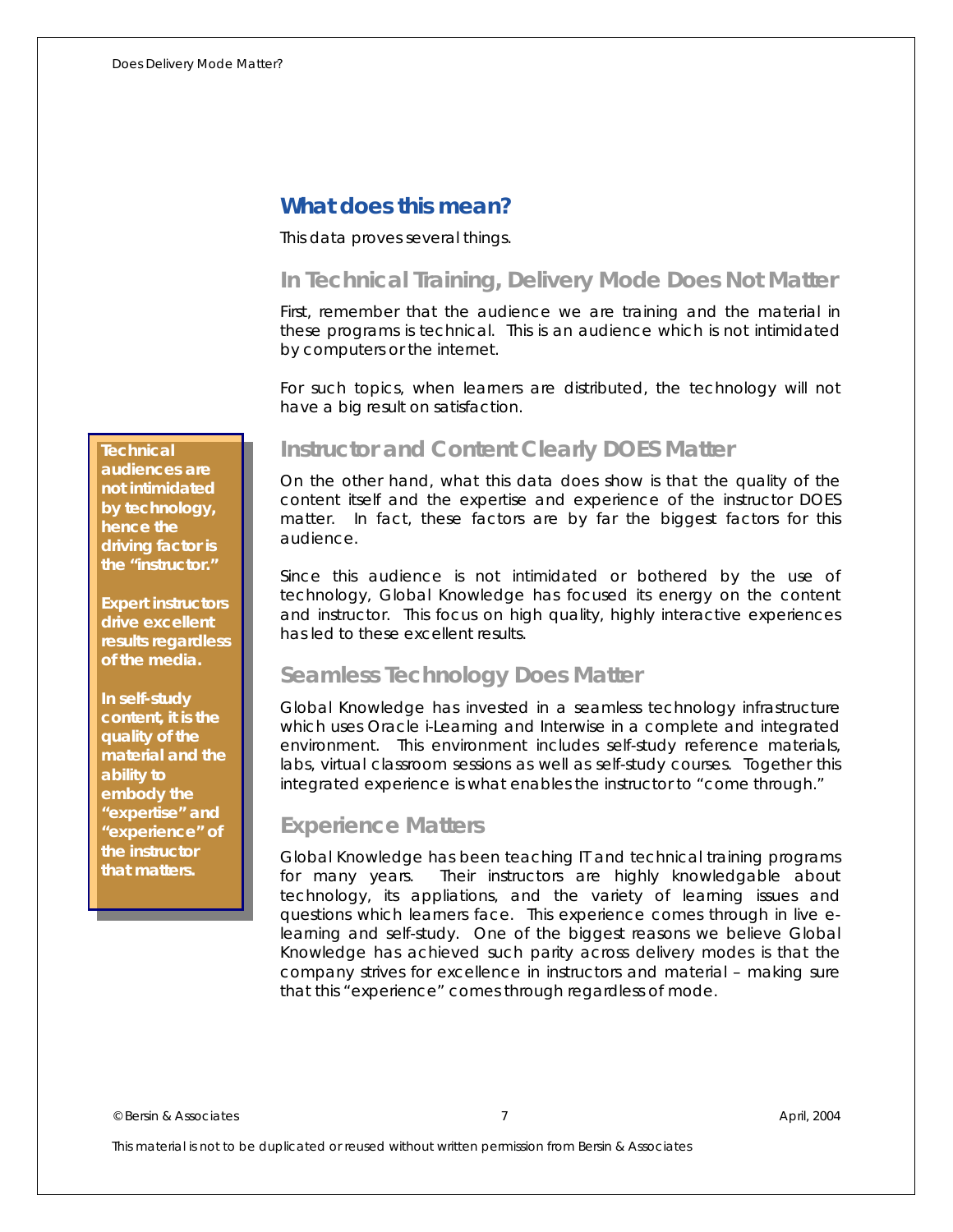# **Conclusion:**

This report shows that when designed and delivered by expert instructors, technical training can use any of these three delivery modes to drive excellent results. We believe that this data dispels any myth that "elearning doesn't work" or that "e-learning is sub-standard to classroom instruction."

This is not to say that e-learning is easy. Global Knowledge has invested in the seamless infrastructure, instructional design, and experts to create these high quality programs. Companies who are buying or building such multi-modal or blended programs must make similar investments. The payoff, however, is huge. Through these three different modes, organizations can deliver high quality technical training to wide audiences throughout the world in a highly efficient and effective manner.

# **About Us**

Bersin & Associates is a leading provider of corporate and vendor consulting services in e-learning technology and implementation. With more than 20 years of experience in e-learning, training, and enterprise technology, Bersin & Associates provides a wide range of services including product development, product marketing, industry research, corporate workshops, corporate implementation plans, and sales and marketing programs. Some of Bersin & Associates' innovations include a complete methodology for LMS selection and application usage, an endto-end architecture and solution for e-learning analytics, and one of the industry's largest research studies on blended learning implementations. Our E-learning Research Subscription Service is the only full featured subscription to news, tips, advice, and industry studies available. Bersin & Associates can be reached at [www.bersin.com](http://www.bersin.com/) or at (510) 654-8500. For more information on our research subscriptions, please go to <http://www.bersin.com/services>.

© Bersin & Associates 8 April, 2004